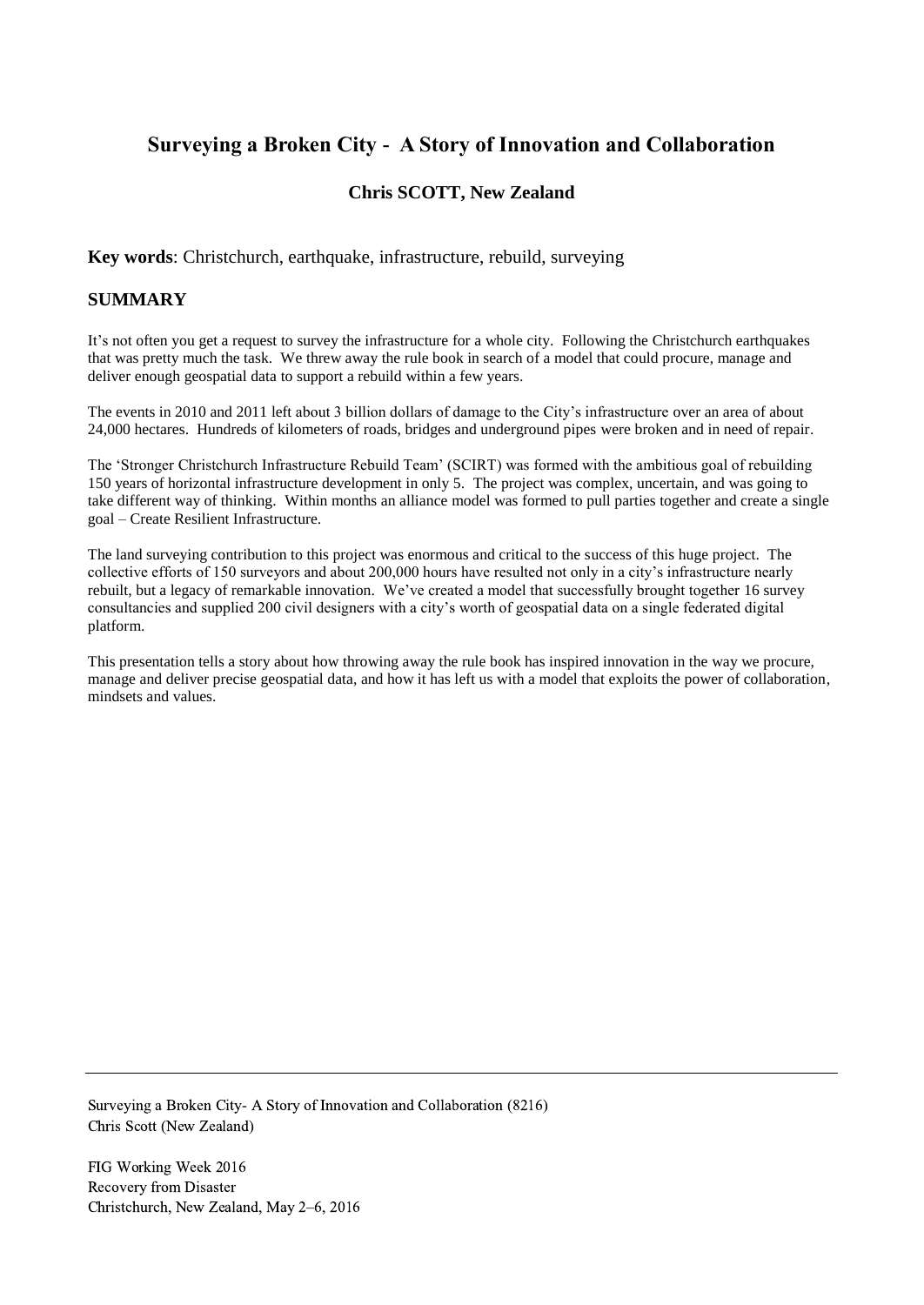# **Surveying a Broken City - A Story of Innovation and Collaboration**

## **Chris SCOTT, New Zealand**

## **1. THE SCALE**

The 4 major earthquakes and 11,000 aftershocks left our city's infrastructure in ruins. Over 1300 km of road, 660km of sewer, 96 pump stations, about 150 bridges and culverts, 250 retaining walls and 70 km of freshwater pipe were shattered leaving an estimated damage bill of over 3 billion dollars and a repair programme of approximately 5 years.

The Stronger Christchurch Infrastructure Rebuild Team's (SCIRT) job was to bring the infrastructure back to the level of service that existed pre-quake.

The surveying was considered a relatively small wheel in the bigger SCIRT engine. We needed to establish a panel of surveying firms, develop technical specifications, establish civil and surveying software platforms and form a consistent health and safety culture, all of which there was no lead in time.

#### **2. THE ALLIANCE STRUCTURE**

SCIRT was formed as a public and private alliance model. It brought together and aligned 3 government organisations and 5 private construction companies. The model worked in such a way where indiviudal company efforts would be recognised and rewarded, although the combined pain and gain would be shared across the



collective, effectively harnessing the competitive drive of the private firms but balanced with an overall incentive to collaborate for the common goal.

An Integrated Service Team (IST) was built under the above alliance participants by selecting individuals from with these teams and various other Christchurch specialist consultancies to provide the required skills (such as engineering, programming, planning, cost estimating, health and safety and land surveying). This team could be described as the rebuild 'Project Management' team. The Survey Manager role sat within this framework and procured surveying resource from the external market.

### **3. PROCUREMENT**

Before SCIRT commenced there were about 17 survey consultancy parties (and circa 150 surveyors) working in one capacity or another for various emergency response organisations. This was a combination of local survey firms and a few from further afield. Each organisation had their own systems, software, methodologies, specifications and quite different ideas about the best way of doing things. We realigned this contracting structure to have each of the firms engaged directly to SCIRT, which gave us the ability to standardise and streamline all workflows in one operation. This resulted in 16 local survey firms engaged into a single entity (SCIRT).



Surveying a Broken City- A Story of Innovation and Collaboration (8216) Chris Scott (New Zealand)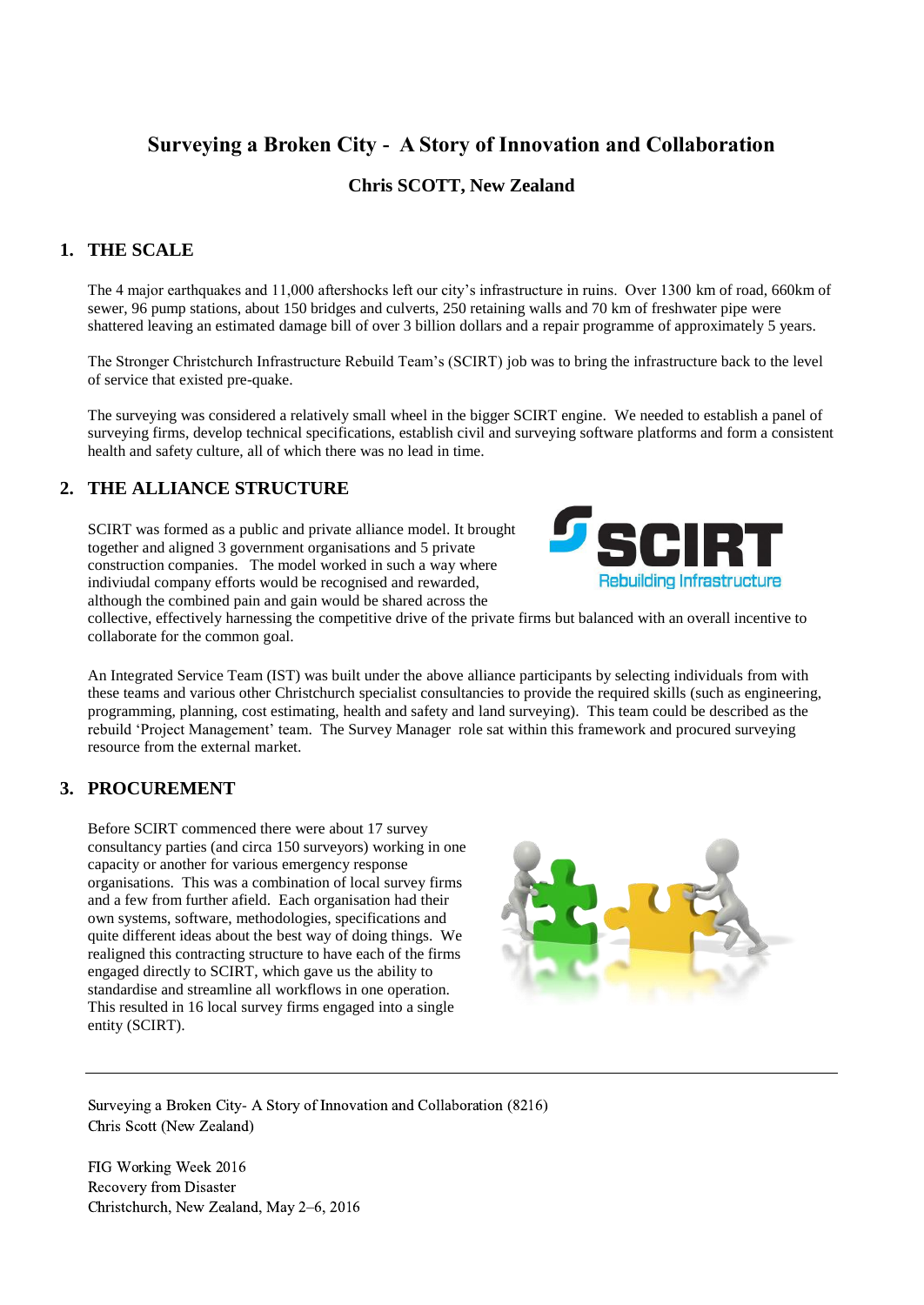There was a clear mission and purpose that each and every member knew well. The SCIRT mindsets, values and behaviours were on the walls, talked about at meetings and becoming part of every interaction. The blank canvas we had to work with was empowering, the amount of work was daunting and the programme was mind boggling. We understood the goal and the direction we were heading, we just weren't entirely sure how we would get there, which all made for an exciting challenge.

We had the task of establishing a surveying supplier framework that aimed to deliver about 5000 hours of surveying a month. We designed a model where suppliers would be focused against some key result areas (KRA's). We believed that aligning surveying teams to the fundamentals of performance would yield the best results in an environment of uncertainty and urgency.

In seeking a healthy balance of competition and collaboration, suppliers with the highest aggregate scores would be prioritised for work allocation. The KRA's comprised of the following performance attributes:

- On-time delivery
- **Ouality**
- Productivity (output/hr)
- $-$  Innovation
- Collaboration and communication
- Health and Safety

Notably, financials were omitted from the list of assessment areas.



This model served its purpose well. It cut the bureaucracy, enabled fast progress and drove value for money.

The 'innovation' KRA gained impressive results. It drove some remarkable innovations, raising productivities, hugely improving quality and safety. One innovation saw a vehicle-mounted prism and GPS antenna reducing cost of data capture by 30%. Another saw a systematic drainage survey procedure with an automated quality assurance report, which reduced the number of human errors considerably. Both of these made a substantial contribution to either efficiency or data quality.

The 'collaboration' KRA was designed to encourage surveyors to find ways of helping each other. In many cases we were simply short of certain resources and wanted to incentivise collaboration between firms. We saw consultants forming teams from different firms, offering assistance, sharing innovations, sharing resources and running improvement workshops. This all unquestionably assisted with progress.

### **4. THE SURVEY CONTROL**

Now that we had a single operation underway we needed to address the question of a reliable survey control network that would underpin our work. Unlike most typical construction projects where a localised datum is perfectly adequate, this city-wide project required a larger perspective with consideration given to managing elevations, and coordinates over the entire 24,000ha site (approximately 20km by 12km).

At the time SCIRT commenced operations the accepted benchmark network was established by the Christchurch City Council (CCC) in June 2011 which coordinated 79 benchmarks and 13 control points. We considered it prudent to provide continuity and kept the same approach, which we built on to meet our growing demands.

In an ideal situation we would have precisely levelled all benchmarks into normal-orthometric terms, however due to the unstable ground and time constraints this was not a practical option.

Surveying a Broken City- A Story of Innovation and Collaboration (8216) Chris Scott (New Zealand)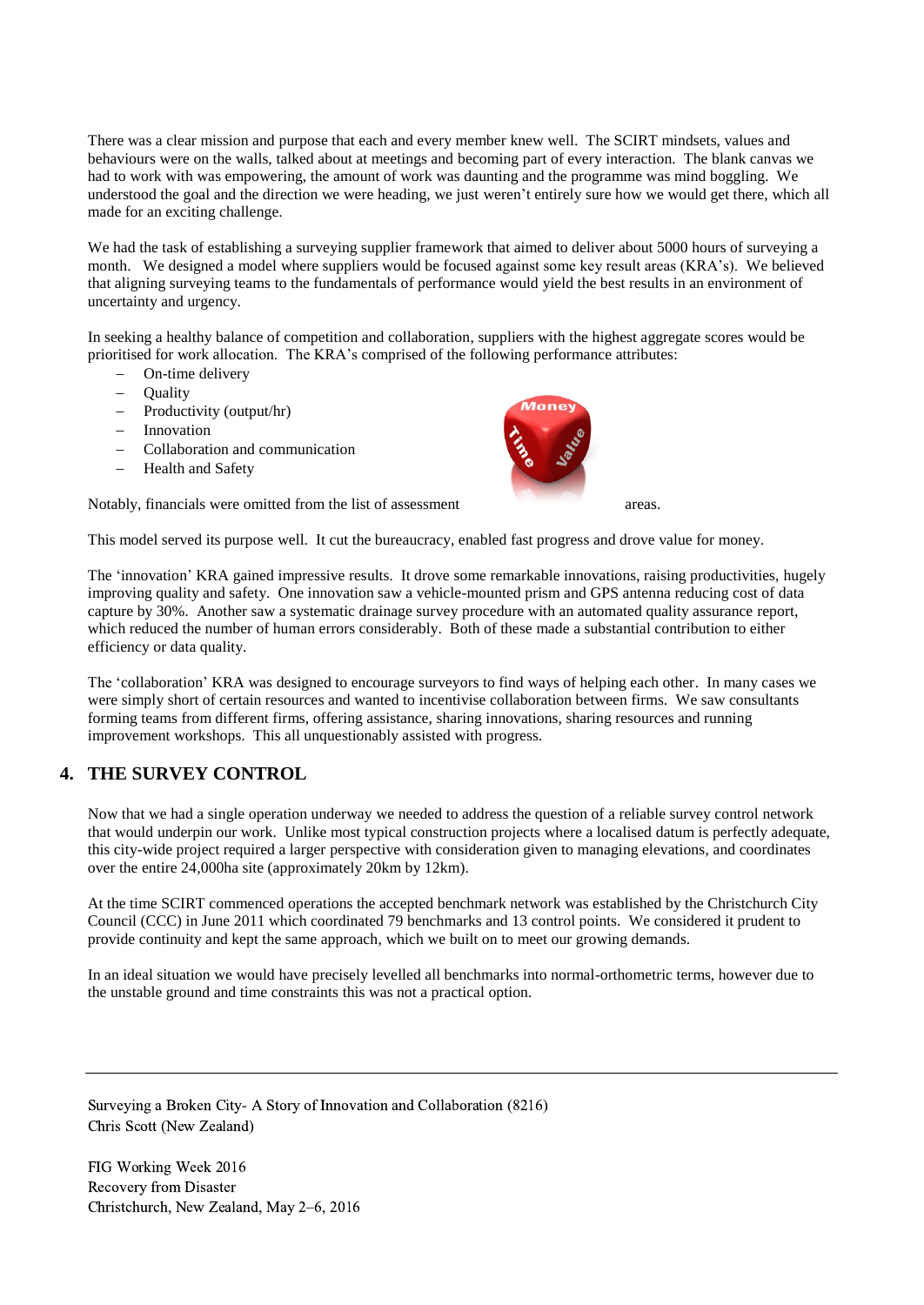

The network was entirely GNSS generated and relied upon a geoidal correction model and a city-wide vertical datum offset value to derive heights in the CDD (Christchurch Drainage Datum)<sup>1</sup>. We opted to stay with this methodology for its turnaround speed and repeatability. The method gave a precision of +/-20 to 30mm in the horizontal and vertical (at a 95% CI), deemed acceptable for most infrastructure survey and design purposes.

## **5. THE FIELD SURVEYING**

The combined facets of SCIRT have demanded up to 7000 hours per month of survey. In total we've clocked up about 200,000 hours to date including:

- Drainage network survey (stormwater and wastewater)
- Topographic road, retaining wall and bridge surveys,
- Cadastral boundary definition,
- Cadastral mark protection surveys

#### 5.1 Drainage and Topographic Survey



#### 5.2 Cadastral Mark Protection Surveys

Most Christchurch suburbs were damaged. Any surveyor in Christchurch would likely have shared the same anxiety as me about the number of valuable cadastral marks in the firing line of impending road reconstruction. We knew that the usual practice wouldn't suffice (relying on contractors to protect, and/or relocate) so we engaged with Land Information New Zealand (LINZ) and formed a panel of cadastral surveyors early on in the program to discuss a practical approach to protecting these marks. It was recognised that full compliance with the Cadastral Survey Act (which requires each mark to be addressed individually with LINZ before destruction) was unreasonable and unlikely, and that our exceptional circumstances warranted a revised approach that would circumvent delays. LINZ subsequently provided us with an exemption from the statutory requirements pending compliance on certain terms and conditions outlined in a purpose developed LINZ specification.

Surveying a Broken City- A Story of Innovation and Collaboration (8216) Chris Scott (New Zealand)

FIG Working Week 2016 Recovery from Disaster Christchurch, New Zealand, May 2–6, 2016

1

<sup>1</sup> CDD = 9.043 metres off-set from the Lyttelton Vertical Datum 1937 as defined by IDS CCC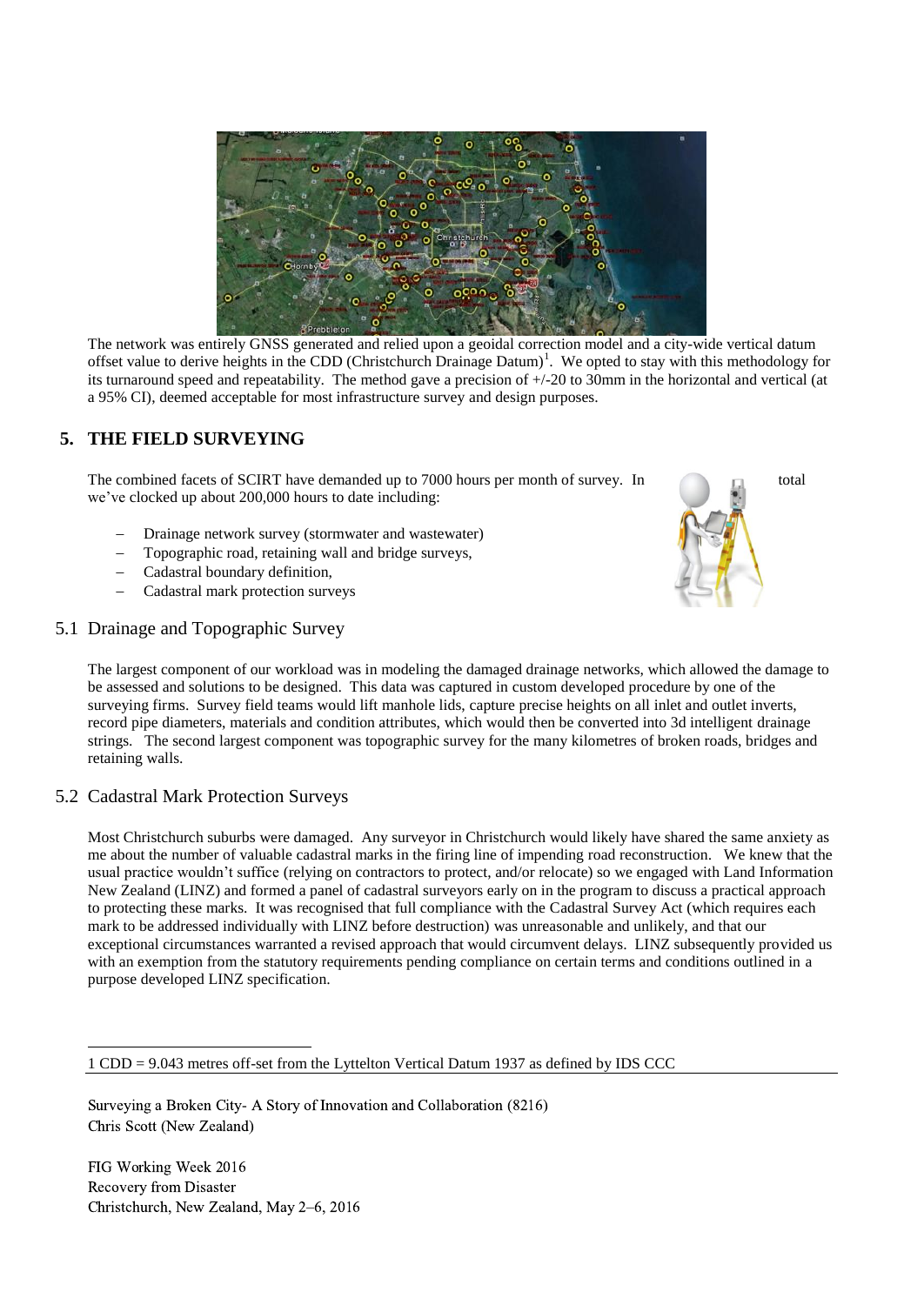This approach effectively exempted SCIRT from the Section 55 (5) requirements and left SCIRT to make an assessment on the value of the mark and decide whether it is worth capturing, then incorporate it into an official cadastral survey dataset for lodgment with LINZ.

To date we've carried out approximately 120 mark protection surveys and ensured much of the city's cadastre has been protected.

#### *5.3* The Digital Data Cycle 'Field to Finish'

Perhaps the proudest achievement in the SCIRT survey team was the integrated surveying and civil engineering software system. At the commencement of SCIRT we did not have a single surveying and civil software system. We had 4 design organisations and 17 surveying companies using various packages and methods for surveying and designing, all within their own environment and to their own specification. During the first weeks at SCIRT the need to establish a single platform to integrate all survey and design became apparent. We aimed for a fully integrated 12d Model software system. At that time only about 30% of the designers were accustomed to using 12d Model, of which generated some feelings of anxiety at the prospect of having to become familiar with a new system.

We mapped out a digital data cycle and went to work on the architecture. The theory was that we could achieve a 'field to finish' approach following the steps below;

- 1. Survey data would be captured in a standard format, and delivered to SCIRT from an external survey team in 12da format.
- 2. Information would be validated, and made available (via digital sharing) for designers to utilise in their civil design.
- 3. Digital data would be issued to the construction teams.
- 4. When construction was complete, an as-built survey would be carried out and delivered back in a simple digital format.
- 5. As-built information would be delivered back into the digital environment (and compared with the original design data in some cases)
- 6. Information could be then transferred directly to SCIRT GIS system via a 'Feature Data Object' (FDO) link, and then transferred to the City Council GIS unit electronically.

One of the first design tasks was to teach 160 designers to use 12d Model and become productive within weeks, and at the same time we had to develop libraries and conventions to a standard. This task was bigger than any one person could handle and although led from the survey office required special advice and assistance from a small but tenacious team who invested many hours and passion to bring this vision to life.

#### **6. SUMMARY/CONCLUSION**

This project has been a once in a lifetime opportunity to push the boundaries in the way we procure, manage and deliver surveying for large scale infrastructure projects. We've created a framework that has successfully delivered over 200,000 hours of surveying, and brought 16 survey consultancies together to supply 200 civil designers with underpinning geospatial data.

The role of the surveyor on large scale projects is often seen as a commodity to enable civil design and construction. This project has seen the Christchurch surveyors make a crucial and unprecedented contribution. Through collaborating and innovating they've worked with a broken system to deliver a steady stream of information which has enabled the  $\overline{5}$ year infrastructure rebuild to stay on track. In doing so we leave a legacy model that will directly benefit the surveyors and engineers tasked with dealing with the next earthquake.

Surveying a Broken City- A Story of Innovation and Collaboration (8216) Chris Scott (New Zealand)